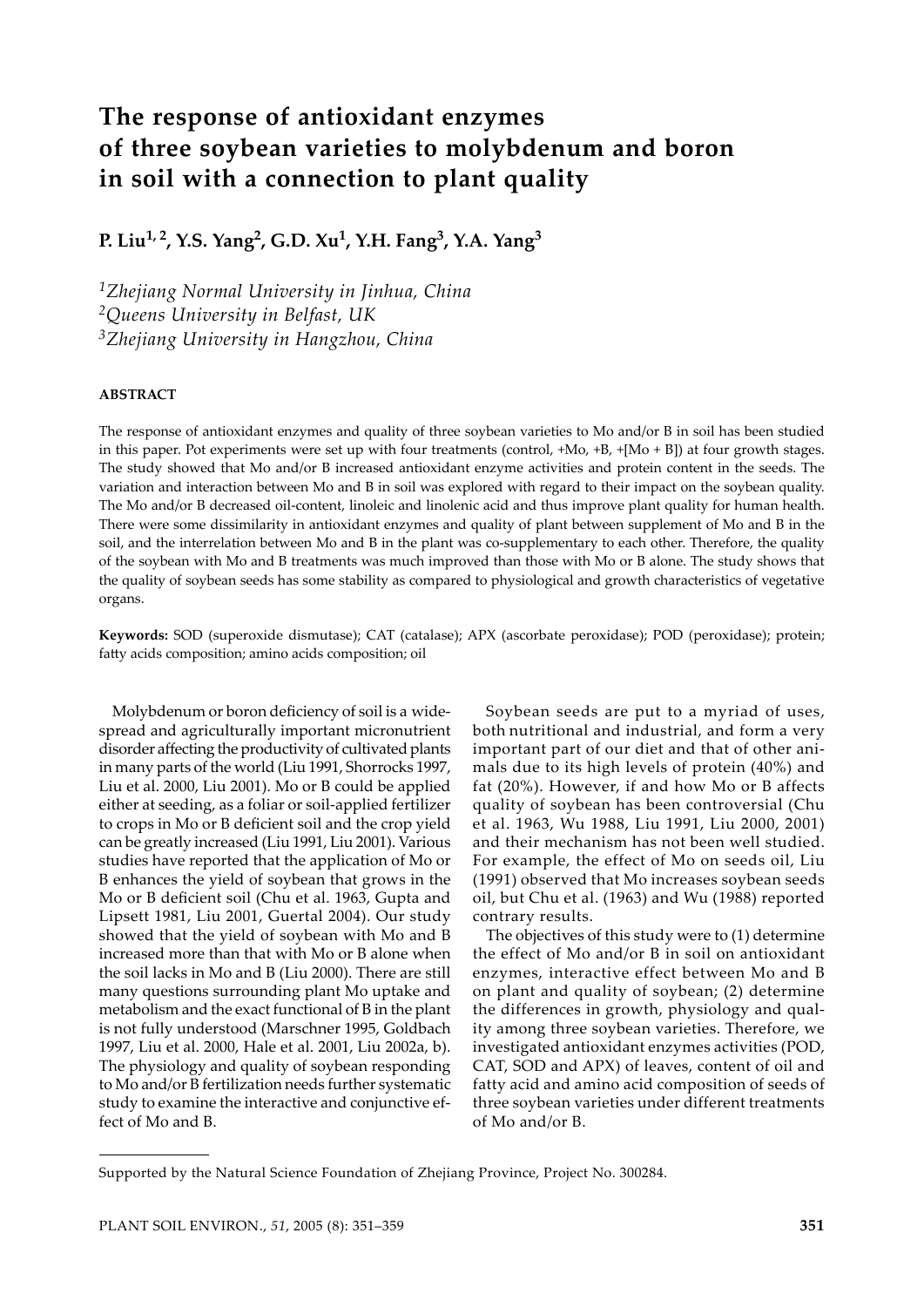# **MATERIAL AND METHODS**

#### **Plant materials**

The soybean [*Glycine max* (L.) Merrill] seeds of three varieties, Zhechun III, Zhechun II and 3811, used for the study were obtained from the seeds store, Zhejiang Academy of Agricultural Science, Hangzhou, China.

#### **Plant growth condition**

The seeds of the soybean were disinfected with 10% (w/v)  $H_2O_2$  for 20 minutes and washed thoroughly with distilled water and sown in seedbeds filled with a mixture of perlite and vermiculite (1/1, v/v) in a greenhouse under natural light and air conditions, 25°C, 80% relative humidity. The germinated soybean seedlings were selected for uniformity. When the first trifoliate leaf was completely outspread and transferred to plastic growth pots (35cm diameter and 35 cm tall, a hole 2 cm drilled at bottom for drainage purpose) in a nettedgreenhouse, a special greenhouse chamber, with glass roof and wire-netted sides for natural air and light conditions. To facilitate plant removal, the pots were lined with perforated plastic bags; there were four plants in each pot. The pots were moved and rearranged daily to receive a random distribution of growth condition in the netted-greenhouse. The plants were watered with 200–400 ml deionised water per pot each morning to avoid water stress and was increased as the plant grew.

Soil, 5 kg per pot, was topsoil of 0–20 cm deep collected from a field in Jiangshan, Zhejiang Province, China (28°45'N; 118°38'E). The soil belongs to subtropical alluvial red soils. The freshly collected soil was screened with an 8-mm sieve to remove stones, coarse plant roots and residues and then air-dried prior to further pot experiment. The screened and air-dried soil was ground to pass a 2-mm sieve for chemical analysis. The physico-chemical characteristics of the soil were analysed as:  $pH = 5.96$ , organic  $C = 18.2$  g/kg, cation exchange capacity  $(CEC) = 39.4$  mmol/kg, total N = 0.53 g/kg, hydrolytic N = 22.8 mg/kg, total P = 2.3 g/kg, available P = 60.4 mg/kg, available  $K = 147.9$  mg/kg, effective  $Mo = 0.134 mg/kg$ , hot water soluble (HWS)  $B =$ 0.20 mg/kg.

#### **Mo and B treatments**

The experiment was run for 110 days with four treatments (CK, +Mo, +B, +[Mo + B]). CK is the control without application of Mo/B fertilizers and it is in the condition of Mo and B deficiency; three treatments  $(+Mo, +Ba)$  +  $[Mo + B]$ ) were applied with various amounts of Mo and/or B fertilizers. +Mo is the adequate Mo treatment containing 0.0185 g Ammonium Heptamolybdate,  $(NH_4)_6Mo_7O_{24}$ .4 H<sub>2</sub>O; +B the adequate B treatment containing 0.08 g borax  $(Na_2B_4O_7.10 H_2O)$ , and  $+[Mo + B]$  is the adequate Mo and B treatment containing 0.0185 g Ammonium Heptamolybdate and 0.08 g borax.

#### **Sampling and plant growth analysis**

Each treatment consisted of four replicates in a randomised block design including twenty in total and was sampled at four growth stages. Four sampling pots were selected randomly from the same treatment at the first five growth stages except for eight pots in the harvest maturity stage for sufficient plant sampling. Four growth stages were adopted (c.f. Fehr et al. 1971): V5 (5-triofolia stage), R1 (initiation of flowering stage), R4 (peak of podsetting stage) and R8 (harvest maturity stage). The antioxidant enzyme of the soybean leaves was measured at V5, R1 and R4. Protein content, oil content, fatty acid composition and amino acid composition of the soybean seeds were measured after harvest.

#### **Antioxidant enzyme analysis**

The activity of SOD (superoxide dismutase) was assayed according to Wang et al*.* (1983) in terms of its ability to inhibit the photochemical reduction of nitro blue tetrazolium (NBT). One unit of SOD activity is defined as the amount of enzyme required to cause 50% inhibition of NBT auto-oxidation under assay condition. SOD activity was expressed as a unit per milligram protein of soybean leaf. CAT (catalase) activity was measured by the method proposed by Zheng et al. (1991). One unit of CAT activity corresponded to the amount of enzyme that decomposes 1  $\mu$ mol of H<sub>2</sub>O<sub>2</sub> per minute under assay conditions. CAT activity was expressed as a unit per milligram protein of soybean leaf. Determination of APX (ascorbate peroxidase) activity was performed as described by Nakano and Asada (1981). One unit of APX activity was defined as the amount of enzyme that oxidizes 1 µmol of ascorbate per minute under assay condition. APX activity was expressed as a unit per milligram protein of soybean leaf. POD (peroxidase) activity was determined by the Amako (1994) method. POD activity was defined as the increase in absorbance recorded at one OD value of  $A_{470}$  per minute under assay condition. The method to determine the protein content of soybean leaf was the same one as soybean seeds measurement (see quality analysis).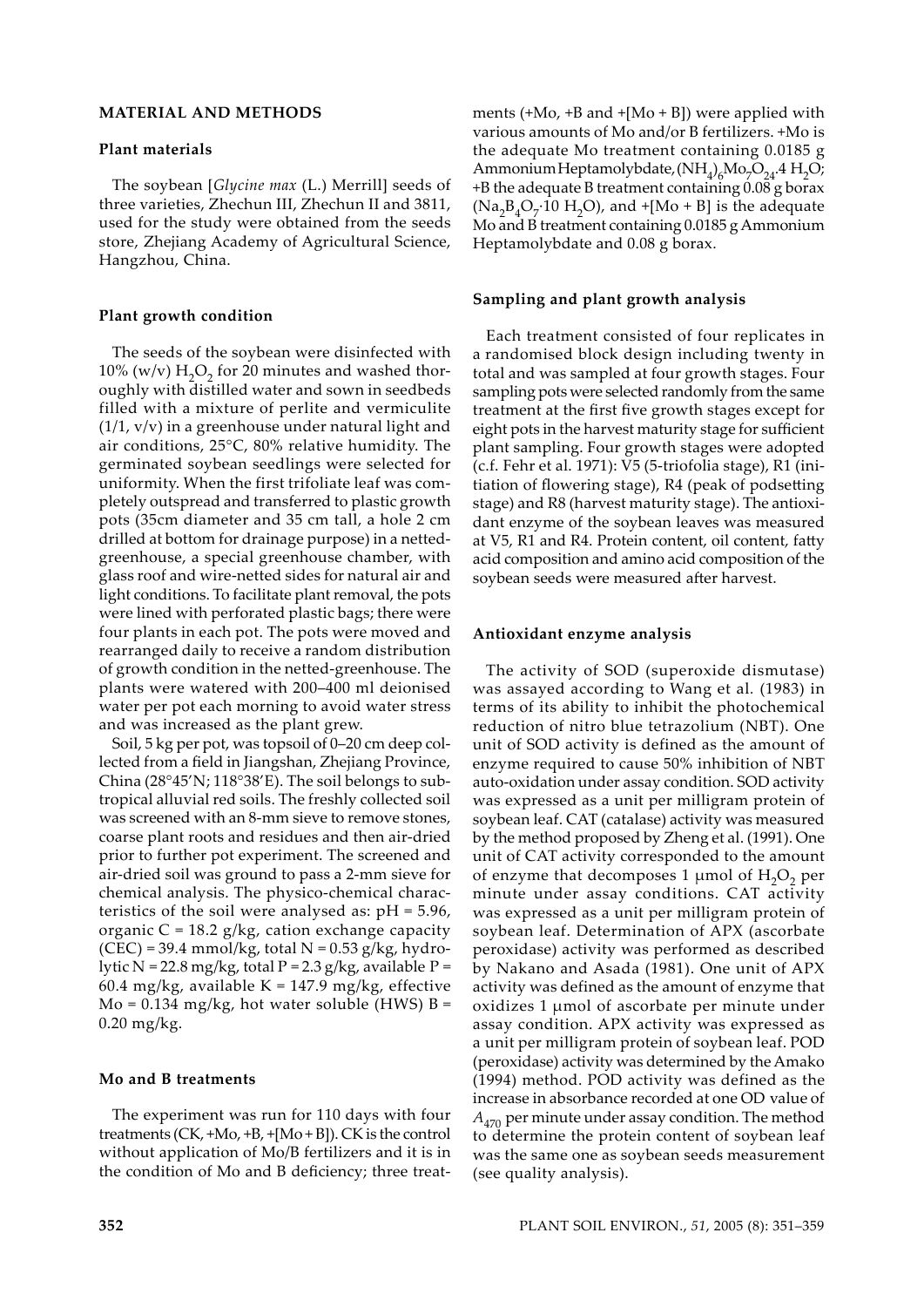| Table 1. The response of antioxidant enzyme activities (SOD,        |                                                                                                                                                                                                                                                                                                                                                                                                                                                                                                                   |                                   |                                   | POD, CAT and APX) of the soybean leaves to Mo/B for four treatments at three growth stages (V5, R1 and R4) |                                  | Soybean varieties                    |                                     |                                |                                   |                                                |
|---------------------------------------------------------------------|-------------------------------------------------------------------------------------------------------------------------------------------------------------------------------------------------------------------------------------------------------------------------------------------------------------------------------------------------------------------------------------------------------------------------------------------------------------------------------------------------------------------|-----------------------------------|-----------------------------------|------------------------------------------------------------------------------------------------------------|----------------------------------|--------------------------------------|-------------------------------------|--------------------------------|-----------------------------------|------------------------------------------------|
| $\begin{array}{ll} \mbox{Antioxidant} \\ \mbox{enzyme} \end{array}$ | Treatment                                                                                                                                                                                                                                                                                                                                                                                                                                                                                                         |                                   | Zhechun III                       |                                                                                                            |                                  | Zhechun II                           |                                     |                                | 3811                              |                                                |
|                                                                     |                                                                                                                                                                                                                                                                                                                                                                                                                                                                                                                   | $V_{5}$                           | $\mathbb R1$                      | R4                                                                                                         | V5                               | $\mathbb R1$                         | $\mathbb{R}4$                       | $V_{5}$                        | $\mathbb R1$                      | $\mathbb{R}4$                                  |
|                                                                     | $\rm{CK}$                                                                                                                                                                                                                                                                                                                                                                                                                                                                                                         | $38.5 \pm 3.2$                    | $68.3\pm7.8$                      | $71.3 \pm 10.4$                                                                                            | $28.9 \pm 1.2$                   | $46.7 \pm 3.2$                       | $51.2 \pm 6.6$                      | $51.5 \pm 6.7$                 | $65 \pm 4.3a$                     | $69.2 \pm 4.3$                                 |
|                                                                     | $+Mo$                                                                                                                                                                                                                                                                                                                                                                                                                                                                                                             | $80.7 \pm 11.2***$                | $165.1 \pm 14.5^*$                | $187.6 \pm 14.7**$                                                                                         | $68.2 \pm 4.7**$                 | $105 \pm 9.4***$                     | $118 \pm 8.9**$                     | $68.9 \pm 8.7$ <sup>*</sup>    | $113.1 \pm 12.1***$               | $124.3 \pm 9.4**$                              |
| $\operatorname{SOD}$ $(\mathrm{U/mg} \ \text{protein})$             | $\stackrel{\textstyle\textstyle\curvearrowleft}{+}$                                                                                                                                                                                                                                                                                                                                                                                                                                                               | $62.5 \pm 4.7***$                 | $9.3**$<br>$110.5 \pm$            | $122.7 \pm 12.1***$                                                                                        | $45.8 \pm 5.9***$                | $73.1 \pm 6.8***$                    | $80.4 \pm 7.7***$                   | $62.4 \pm 3.2*$                | $77.3 \pm 8.4*$                   | $84.1 \pm 10.3*$                               |
|                                                                     | $+[Mo + B]$                                                                                                                                                                                                                                                                                                                                                                                                                                                                                                       | $106.4 \pm 9.4**$                 | $188.2 \pm 13.5^*$                | $216.3 \pm 13.5***$                                                                                        | $95.2 \pm 10.6***$               | $144.3 \pm 12.1***$                  | $162.2 \pm 11.5***$                 | $88.1 \pm 8.1***$              | $152.5 \pm 14.2**$                | $169.4 \pm 5.9***$                             |
|                                                                     | $\rm G$                                                                                                                                                                                                                                                                                                                                                                                                                                                                                                           | $11.7\pm0.92$                     | $17\pm1.5$                        | $7.9 \pm 9.1$                                                                                              | $9.2 \pm 8.6$                    | $10.3\pm8.7$                         | $5.6 \pm 4.6$                       | $7.9 \pm 1.3$                  | $9.5 \pm 2.5$                     | $4.3\pm0.8$                                    |
|                                                                     | $\ensuremath{\mathop{\text{--}}\nolimits_{\mathop{\text{--}}\nolimits_{\mathop{\text{--}}\nolimits_{\mathop{\text{--}}\nolimits_{\mathop{\text{--}}\nolimits_{\mathop{\text{--}}\nolimits_{\mathop{\text{--}}\nolimits_{\mathop{\text{--}}\nolimits_{\mathop{\text{--}}\nolimits_{\mathop{\text{--}}\nolimits_{\mathop{\text{--}}\nolimits_{\mathop{\text{--}}\nolimits_{\mathop{\text{--}}\nolimits_{\mathop{\text{--}}\nolimits_{\mathop{\text{--}}\nolimits_{\mathop{\text{--}}\nolimits_{\mathop{\text{--}}\$ | $20.9\pm3.1^{*}$                  | $23.3 \pm 3.4^*$                  | $14.5 \pm 11.2***$                                                                                         | $15.1 \pm 2.3*$                  | $17.3 \pm 4.3*$                      | $12.2 \pm 2.3$ **                   | $12\pm2.2^*$                   | $13.5 \pm 1.6*$                   | $10.3 \pm 3.5***$                              |
| $\frac{\text{CAT}}{\text{(U/mg protein)}}$                          | $\ddot{+}$                                                                                                                                                                                                                                                                                                                                                                                                                                                                                                        | $27.3 \pm 2.3**$                  | $34.6 \pm 7.5^*$                  | $23.9 \pm 8.3***$                                                                                          | $18.2 \pm 4.4***$                | $27.8\pm1.6^{**}$                    | $15.7 \pm 1.4***$                   | $18.1\pm1.9^{**}$              | $23\pm3.4^{**}$                   | $14\pm2.5***$                                  |
|                                                                     | $+[M_0 + B]$                                                                                                                                                                                                                                                                                                                                                                                                                                                                                                      | $29.7 \pm 4.3***$                 | $47.7 \pm 6.8***$                 | $27.6 \pm 21.2***$                                                                                         | $22.4 \pm 5.7***$                | $29.4 \pm 5.3***$                    | $18.6 \pm 3.4***$                   | $23\pm2.1^{**}$                | $26.1 \pm 3.8***$                 | $15.9 \pm 3.1***$                              |
|                                                                     | $\rm G$                                                                                                                                                                                                                                                                                                                                                                                                                                                                                                           | $3.6\pm0.7$                       | $9.5 \pm 2.4$                     | $10.4 \pm 1.8$                                                                                             | $1.9 \pm 2.4$                    | $5.6 \pm 3.7$                        | $8.1 \pm 3.3$                       | $3\pm0.8$                      | $5.7\pm1.1$                       | $7.6 \pm 1.4$                                  |
|                                                                     |                                                                                                                                                                                                                                                                                                                                                                                                                                                                                                                   |                                   |                                   |                                                                                                            |                                  |                                      |                                     |                                |                                   |                                                |
| POD $(\Delta A_{470}/\mathrm{mg}\,\mathrm{protein/min})$            | $+Mo$<br>$\mathfrak{a}_+$                                                                                                                                                                                                                                                                                                                                                                                                                                                                                         | $5.3 \pm 2.4*$<br>$6.7\pm1.5^{*}$ | $17.5 \pm 1.6*$<br>$14.3 \pm 1.7$ | $18.9 \pm 6.3*$<br>$19.6 \pm 3.6*$                                                                         | $3.2 \pm 4.5*$<br>$3.9 \pm 3.7*$ | $10.6 \pm 1.6***$<br>$8.3\pm1.4^{*}$ | $10.1 \pm 2.6*$<br>$10.5 \pm 2.9$ * | $3.2 \pm 1.6$<br>$3.4 \pm 1.4$ | $10.6 \pm 1.6*$<br>$7.7 \pm 2.3*$ | $12.2 \pm 2.4$ <sup>*</sup><br>$11.4 \pm 3.1*$ |
|                                                                     | $+[Mo + B]$                                                                                                                                                                                                                                                                                                                                                                                                                                                                                                       | $10.1 \pm 2.3***$                 | $22.9 \pm 2.6***$                 | $26.9 \pm 5.3***$                                                                                          | $4.5 \pm 6.4***$                 | $10.9 \pm 4.5***$                    | $16.6 \pm 3.4***$                   | $4.1 \pm 0.7$ <sup>*</sup>     | $12.3 \pm 4.7***$                 | $13.3 \pm 2.3$ <sup>*</sup>                    |
|                                                                     | ${\rm CK}$                                                                                                                                                                                                                                                                                                                                                                                                                                                                                                        | $16.4 \pm 3.5$                    | $13.7 \pm 3.4$                    | $9.9 \pm 1.6$                                                                                              | $17.6 \pm 1.7$                   | $14.4\pm1.3$                         | $10.1\pm1.5$                        | $18.5 \pm 4.5$                 | $15\pm1.2$                        | $11.2 \pm 2.6$                                 |
|                                                                     | $+Mo$                                                                                                                                                                                                                                                                                                                                                                                                                                                                                                             | $22.3 \pm 4.6*$                   | $18.8 \pm 5.2*$                   | $14.3 \pm 2.58*$                                                                                           | $20\pm2.6$                       | $16.8 \pm 2.4$                       | $12.8 \pm 3.3$                      | $22 \pm 4.1$                   | $18.2 \pm 1.6$                    | $13.8 \pm 3.1$                                 |
| $_{\rm APX}^{\rm APX}$ protein)                                     | $\frac{4}{\pi}$                                                                                                                                                                                                                                                                                                                                                                                                                                                                                                   | $19.5 \pm 1.7*$                   | $16.4 \pm 2.2$ <sup>*</sup>       | $12.3 \pm 3.5^*$                                                                                           | $18.2 \pm 3.2$                   | $15.3 \pm 2.3$                       | $11.5 \pm 4.2$                      | $19.6 \pm 3.2$                 | $16.2 \pm 3.4$                    | $12.2 \pm 1.6$                                 |
|                                                                     |                                                                                                                                                                                                                                                                                                                                                                                                                                                                                                                   | $27.2 \pm 3.8**$                  | $23.3 \pm 2.4**$                  |                                                                                                            |                                  |                                      |                                     |                                |                                   |                                                |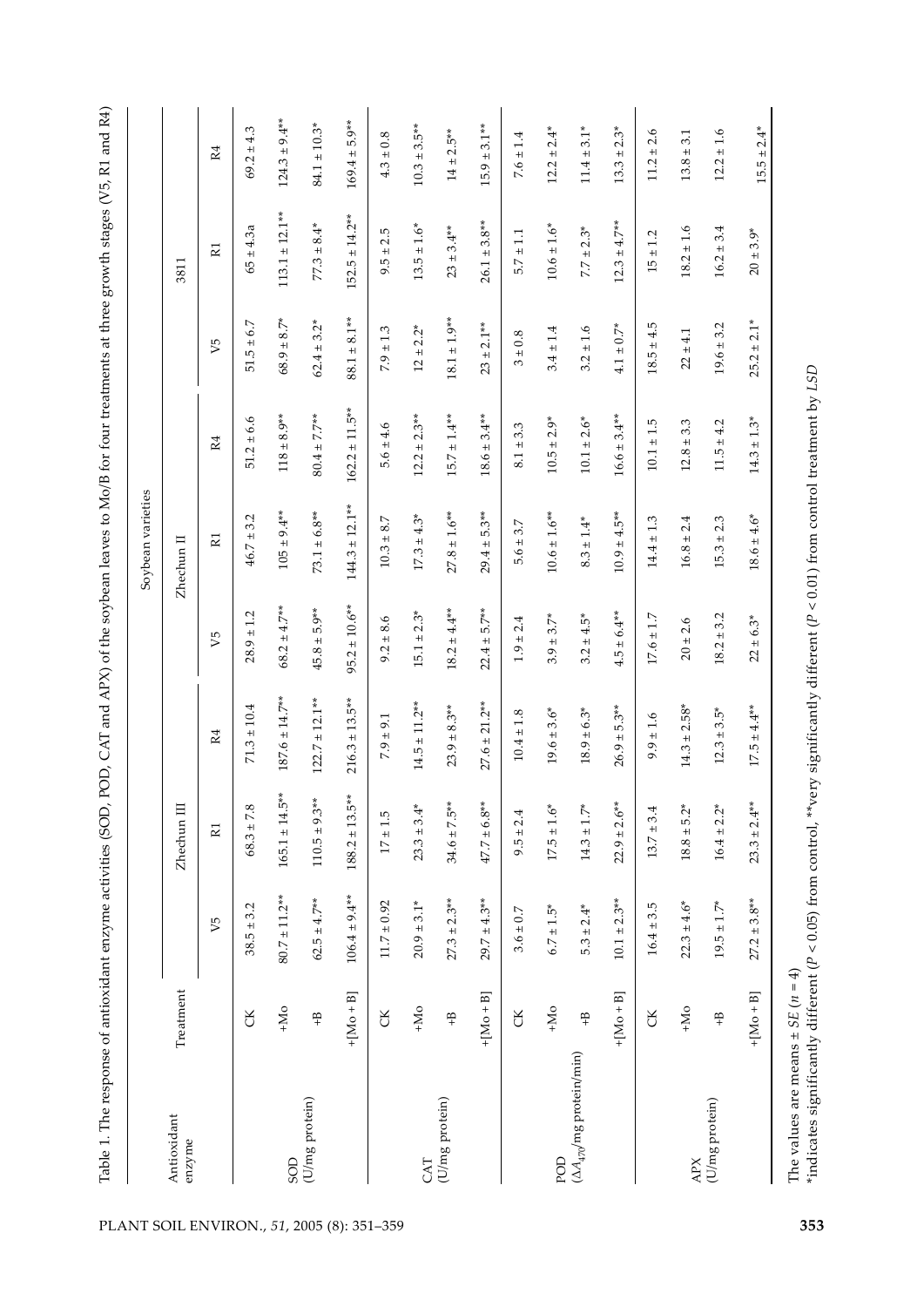# **Quality analysis**

Protein, oil and fatty acid and amino acid were used as indicators of the seeds quality in the soybeans. Protein content of soybean seeds were quantified according to Bradford (1976), using bovine serum albumine (BSA) as a standard. The oil and fatty acid composition were measured by Analyzing and Testing Centre of Zhejiang University, China, with GC (HP5890 II gas chromatograph). The method of Sotelo et al. (1994) used in determining the amino acid content of the sample with a Beckman system (model 6300) high performance amino acid analyser.

#### **Statistical analysis**

The data obtained were analysed by a statistical analysis system program (SAS 1990) using an analysis of variance (ANOVA). All values shown in tables and graphs represent the means of four replicates. Error bars indicate SES. *LSD* was used to compare means among treatments.

#### **RESULTS**

### **Response of antioxidant enzymes activities to Mo and B**

Activities of antioxidant enzymes of the soybean leaves, namely superoxide dismutase (SOD), peroxidase (POD), catalase (CAT), and ascorbate peroxidase (APX), were determined with the four treatments at three growth stages (Table 1). As a result of Mo and/or B effect with comparison to control on the antioxidant enzymes, the activities of SOD, POD, CAT and APX enzymes significantly (*P* < 0.05) or very significantly (*P* < 0.01) increased. Some difference was observed between Mo and B treatments. By contrast, the activities of SOD, POD and APX in +Mo increased greater than that in +B; but the activity of CAT in +B increased greater than that in +Mo. Significant differences (*P* < 0.05) were found in the activity of SOD, CAT and POD between +Mo, +B, +[Mo + B] and CK, while the difference between  $+[Mo + B]$  and CK was very significant ( $P < 0.01$ ). Moreover, the variation in APX activity between  $+[Mo + B]$  and CK was very significant (*P* < 0.01) in Zhechun III or significant (*P* < 0.05) in Zhechun II and 3811; but significant (*P* < 0.05) variation in APX activity between +Mo, +B and CK was only in Zhechun III. There was some difference among the temporal changes of antioxidant enzyme activities in three growth stages. The activities of SOD and POD were increasing, but APX activity was decreasing from V5 to R4, with a peak of CAT activity at R1 and a valley at R4.

## **Response of protein of the soybean seeds to Mo and B**

The effect of Mo/B on protein content of the soybean seeds is shown in Figure 1. There is a significant difference (*P* < 0.05) in the protein content between +[Mo + B] and CK, but not between +Mo, +B and CK. The protein content of the soybean seeds in +Mo is greater than that in +B. Among three soybean varieties, Zhechun III has the largest variations of the protein and 3811 the smallest among four treatments, but the differences are minor. The largest variations between the treatments are some 2.63%, 1.69% and 0.75% for Zhechun III, Zhechun II and 3811, respectively.



Figure 1*.* Protein content of the soybean seeds of three varieties (% of dry matter) with Mo/B effect for four treatments; the values are means ± *SE* (*n* = 4); bars showing the same letter code within each graph are not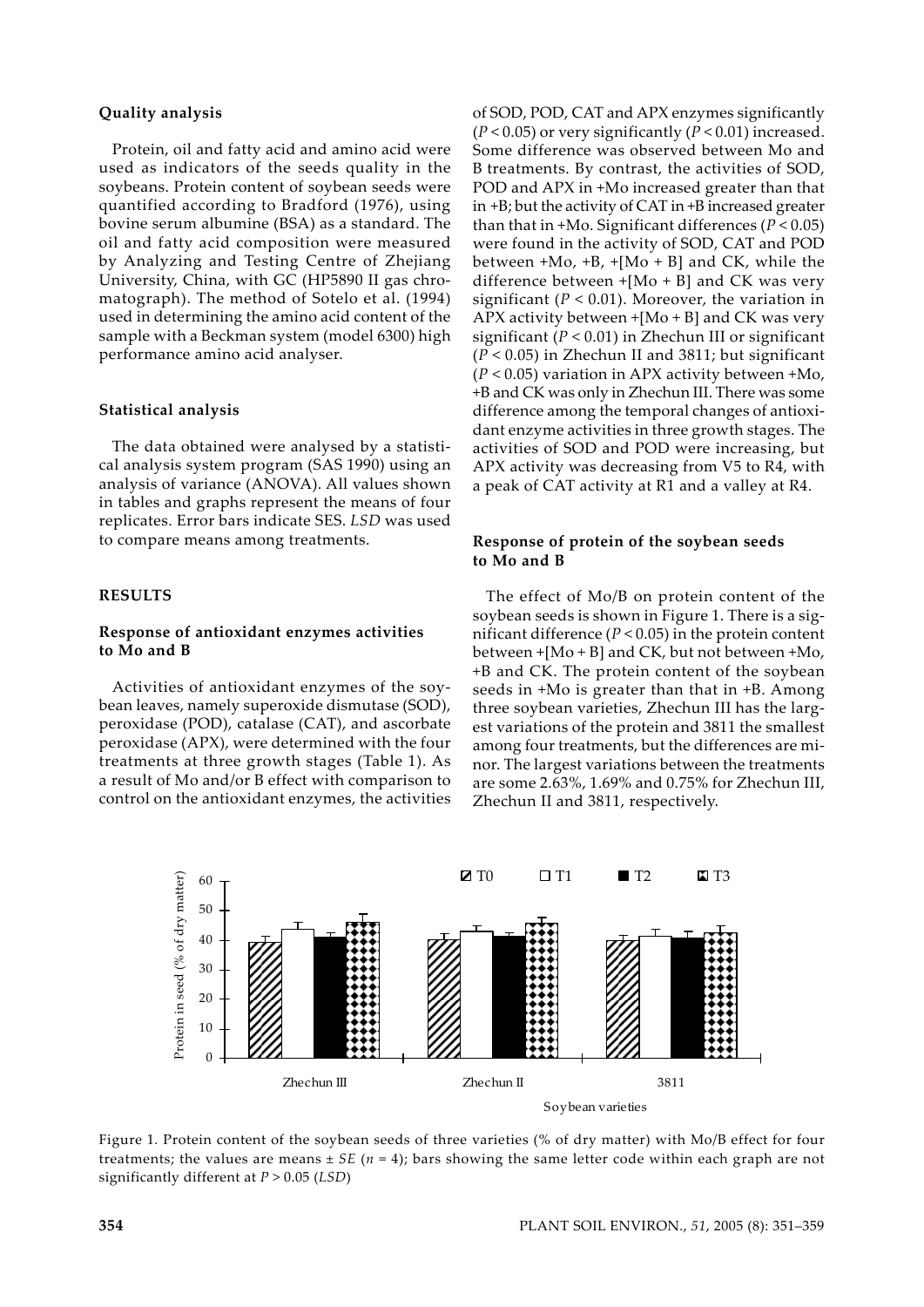Table 2*.* Oil content (% of dry matter) and its fatty acid composition (% of total fatty acid) with Mo/B effect in the soybean seeds of three plant varieties; values represent the mean of four replicates; for a plant variety in four treatments

| Soybean     |             | Content<br>of oil               | Fatty acid composition (% of total fatty acid) |                        |                      |                         |                          |  |  |  |
|-------------|-------------|---------------------------------|------------------------------------------------|------------------------|----------------------|-------------------------|--------------------------|--|--|--|
| varieties   | Treatment   | $\frac{6}{6}$ of<br>dry matter) | palmetic acid<br>(16:0)                        | stearic acid<br>(18:0) | oleic acid<br>(10:1) | linoleic acid<br>(18:2) | linolenic acid<br>(18:3) |  |  |  |
|             | <b>CK</b>   | 25.41a                          | 13.25Bc                                        | 3.14Bc                 | 21.89Bd              | 55.80Aa                 | 5.89Aa                   |  |  |  |
|             | $+Mo$       | 24.32b                          | 26.95Aa                                        | 7.70Aa                 | 36.55Aa              | 27.40Bc                 | 1.37Bd                   |  |  |  |
| Zhechun III | $+B$        | 23.65bc                         | 15.89Bb                                        | 4.07Bbc                | 26.40Bb              | 49.46Ab                 | 4.16Ab                   |  |  |  |
|             | $+[Mo + B]$ | 21.66с                          | 14.29Bbc                                       | 5.35Bb                 | 24.30Bc              | 53.20Aab                | 2.84Bc                   |  |  |  |
|             | <b>CK</b>   | 27.38a                          | 12.58Cc                                        | 2.44Bc                 | 23.38Dd              | 52.13Aa                 | 9.45Aa                   |  |  |  |
| Zhechun II  | $+Mo$       | 25.62b                          | 23.84Aa                                        | 6.58Aa                 | 37.61Aa              | 28.30Cd                 | 3.65Bc                   |  |  |  |
|             | $+B$        | 24.05bc                         | 16.40Bb                                        | 5.40Ab                 | 30.28Bb              | 43.34Bc                 | 4.57Bb                   |  |  |  |
|             | $+[Mo + B]$ | 23.01c                          | 17.63Bb                                        | 5.97Aab                | 28.65Cc              | 45.15Bb                 | 2.59Bd                   |  |  |  |
|             | <b>CK</b>   | 26.15a                          | 11.86Cc                                        | 2.69Bc                 | 28.75Cc              | 48.41Aa                 | 8.27Aa                   |  |  |  |
|             | $+Mo$       | 24.54b                          | 24.24Aa                                        | 6.77Aa                 | 39.45Aa              | 26.09Cc                 | 3.43Bc                   |  |  |  |
| 3811        | $+B$        | 23.02bc                         | 15.96Bb                                        | 4.00B <sub>b</sub>     | 36.38Bb              | 38.74Bb                 | 4.89Bb                   |  |  |  |
|             | $+[Mo + B]$ | 22.04c                          | 14.56Bb                                        | 4.21Bb                 | 29.50Cc              | 47.69Aa                 | 4.02Bbc                  |  |  |  |

The value followed by the different letters indicates very significant (*P* < 0.01, capital letters) or significant (*P* < 0.05, small letters) by *LSD*

## **Effect of Mo and B on seed oil and its fatty acid composition**

There were significant differences ( $P < 0.05$ ) in seed oil (% of dry matter) or very significant differences ( $P < 0.01$ ) in fatty acid composition (% of total fatty acid) among different treatments of the same plant variety (Table 2). The oil content of the soybean seeds decreased with Mo and/or B treatments; the oil decreasing amount in +B (B treatment) was greater than that in +Mo (Mo treatment) comparing to CK (control). The contents of oleic acid, palmetic acid and stearic acid increased with Mo and/or B treatments; the increases in +Mo treatment were greater than those in +B comparing to CK. However, the content of linoleic acid and linolenic acid of the seeds, which can impair the soybean quality, was reduced with the Mo/B treatments. The amount of seed oil in different treatments varies in the soybean varieties as an order of Zhechun II, Zhechun III and 3811, from large to small. The composition of oil among three soybean varieties does not follow a similar rule but varies with the various treatments.

There were different effects in +[Mo + B] treatment on different composition of oil when comparing to +Mo and +B treatments. The content of linoleic acid varies from  $+[Mo + B]$ ,  $+B$  to  $+Mo$ , the linolenic acid from  $+B$ ,  $+[Mo + B]$  to  $+Mo$ , the palmetic acid and oleic acid from  $+Mo$ ,  $+B$  to  $+[Mo + B]$  and the stearic acid from +Mo, +[Mo + B] to +B among the three treatments from large to small.

#### **Mo and B on amino acid composition**

Table 3 shows the effect of Mo and B on amino acid composition in the soybean seeds of three varieties. There are very significant  $(P < 0.01)$  variations in the total amino acid between three Mo/B treatments  $(+Mo, +Band +[Mo + B])$  and control  $(CK)$ , but not very significant for indispensable amino acid or amino acid. For example, glutamic acid of three varieties and indispensable amino acid of Zhechun III and Zhechun II have partially significant (*P* < 0.05) variations between  $+Mo$ ,  $+B$ ,  $+[Mo + B]$  and CK. The data observed from the study reveals that, except for proline, other amino acid compositions increase more or less in the +Mo, +B and +[Mo + B] treatments as compared to control. The increasing amounts in the treatments are  $+[Mo + B] > +Mo$ > +B. The increment in indispensable amino acid is greater than that of total amino acid in the three treatments. For example in Zhechun II, increases in the total amino acid are 13.41%, 10.46%, 21.96%; indispensable amino acid 19.14%, 14.97%, 30.26%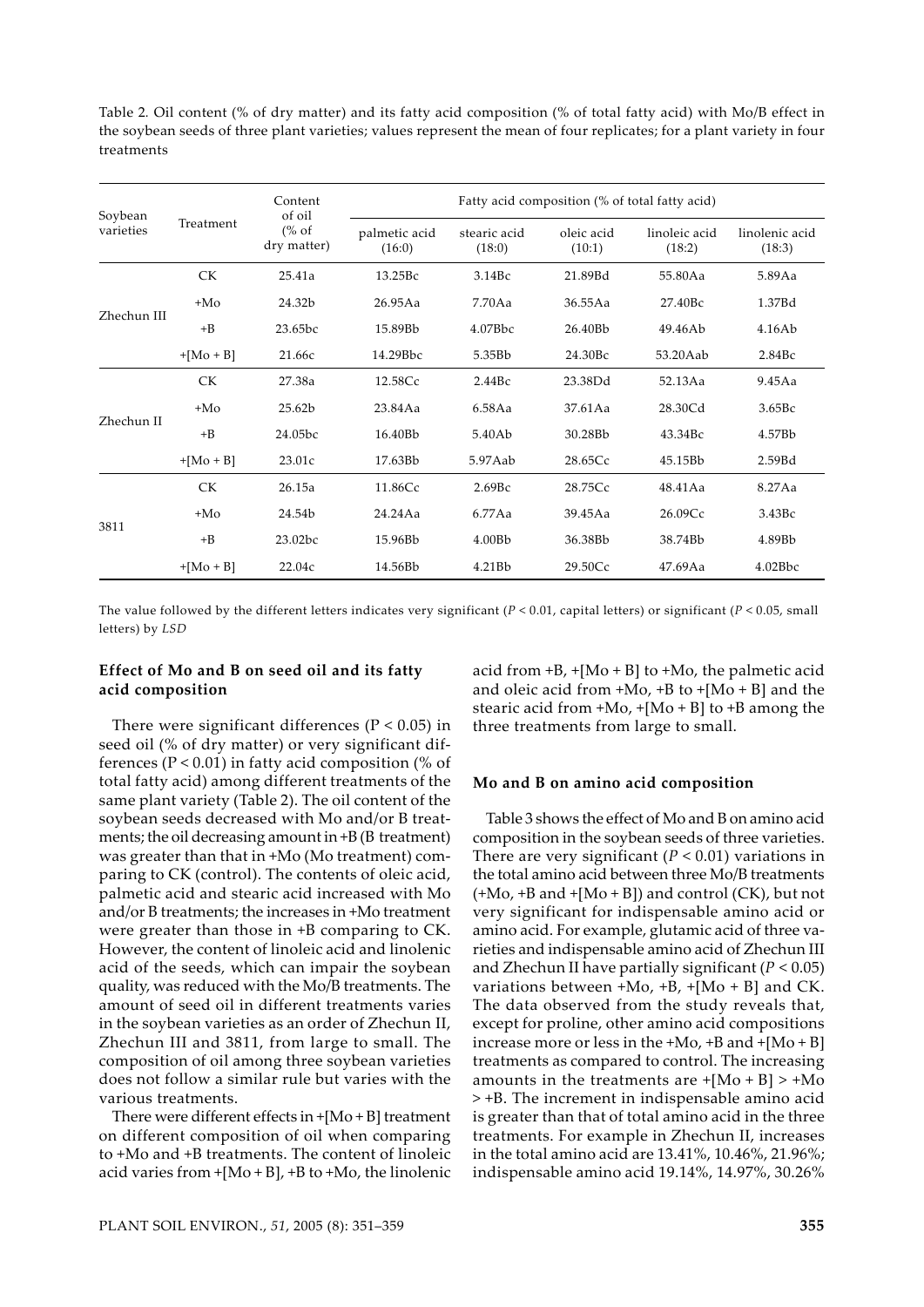|                             |           |        |             |                                                         |                   |        | Soybean varieties |             |           |        |        |                                         |  |
|-----------------------------|-----------|--------|-------------|---------------------------------------------------------|-------------------|--------|-------------------|-------------|-----------|--------|--------|-----------------------------------------|--|
| Amino acid<br>composition   |           |        | Zhechun III |                                                         |                   |        | Zhechun II        |             |           | 3811   |        |                                         |  |
|                             | <b>CK</b> | $+Mo$  | $+B$        | $+[Mo + B]$                                             | <b>CK</b>         | $+Mo$  | $+B$              | $+[Mo + B]$ | <b>CK</b> | $+Mo$  | $+B$   | $+[Mo + B]$                             |  |
| Asparagine                  | 4.51c     | 5.17b  | 4.85b       | 5.56a                                                   | 4.62b             | 4.95ab | 4.87ab            | 5.42a       | 4.70a     | 4.88a  | 4.82a  | 5.10a                                   |  |
| Threonine*                  | 1.45c     | 1.75b  | 1.70b       | 1.88a                                                   | 1.43b             | 1.68ab | 1.76ab            | 1.86a       | 1.44a     | 1.66a  | 1.75a  | 1.79a                                   |  |
| Serine                      | 1.71b     | 2.34a  | 2.25a       | 2.38a                                                   | 2.00a             | 2.24a  | 2.31a             | 2.36a       | 2.03a     | 2.21a  | 2.15a  | 2.34a                                   |  |
| Glutamic acid               | 6.39b     | 7.86a  | 7.87a       | 8.14a                                                   | 6.72b             | 7.46a  | 7.21a             | 7.97a       | 6.93b     | 7.38a  | 7.22a  | 7.87a                                   |  |
| Glycin                      | 1.62b     | 2.24a  | 2.15a       | 2.39a                                                   | 1.74b             | 2.20a  | 2.13a             | 2.38a       | 1.81a     | 2.11a  | 2.07a  | 2.18a                                   |  |
| Alanine                     | 1.49b     | 2.00a  | 1.91a       | 2.11a                                                   | 1.53b             | 1.91a  | 1.79a             | 2.02a       | 1.58a     | 1.80a  | 1.75a  | 1.92a                                   |  |
| Cystine                     | 0.39a     | 0.43a  | 0.40a       | 0.42a                                                   | 0.42a             | 0.41a  | 0.37a             | 0.43a       | 0.41a     | 0.45a  | 0.41a  | 0.45a                                   |  |
| Valine*                     | 1.68b     | 2.04a  | 1.94a       | 2.16a                                                   | 1.71b             | 2.15a  | 1.85a             | 2.26a       | 1.74a     | 1.89a  | 1.72a  | 1.95a                                   |  |
| Methionine*                 | 0.42a     | 0.60a  | 0.56a       | 0.69a                                                   | 0.44a             | 0.56a  | 0.52a             | 0.68a       | 0.48a     | 0.56a  | 0.51a  | 0.60a                                   |  |
| Isoleucine*                 | 1.68b     | 2.32ab | 2.28ab      | 2.51a                                                   | 1.74b             | 2.24a  | 2.08a             | 2.45a       | 1.81a     | 2.09a  | 1.95a  | 2.15a                                   |  |
| Leucine*                    | 2.62a     | 3.25a  | 2.84ab      | 3.59a                                                   | 2.85a             | 3.09a  | 2.99a             | 3.21a       | 2.89a     | 3.07a  | 2.97a  | 3.19a                                   |  |
| Tyrosine                    | 1.21b     | 1.64a  | 1.52a       | 1.78a                                                   | 1.39a             | 1.62a  | 1.50a             | 1.72a       | 1.23a     | 1.56a  | 1.45a  | 1.68a                                   |  |
| Phenylalanine*              | 1.85b     | 2.54a  | 2.42a       | 2.69a                                                   | 1.92b             | 2.49a  | 2.33a             | 2.60a       | 1.99a     | 2.29a  | 2.22a  | 2.55a                                   |  |
| Lysine*                     | 2.01b     | 2.12b  | 2.13b       | 2.73a                                                   | 1.98a             | 2.17a  | 2.36a             | 2.69a       | 2.00a     | 2.42a  | 2.31a  | 2.61a                                   |  |
| Tryptophan*                 | 0.38a     | 0.51a  | 0.45a       | 0.50a                                                   | 0.42a             | 0.50a  | 0.47a             | 0.52a       | 0.45a     | 0.49a  | 0.46a  | 0.50a                                   |  |
| Histidine                   | 0.79b     | 1.13a  | 1.08a       | 1.21a                                                   | 0.80 <sub>b</sub> | 1.10a  | 1.04a             | 1.17a       | 0.81a     | 1.10a  | 1.05a  | 1.13a                                   |  |
| Arginine                    | 2.75b     | 3.21a  | 3.12a       | 3.31a                                                   | 2.89a             | 3.01a  | 2.94a             | 3.26a       | 2.96a     | 2.97a  | 2.76a  | 3.14a                                   |  |
| Proline                     | 1.47a     | 1.23a  | 1.43a       | 1.19a                                                   | 1.65a             | 1.33a  | 1.52a             | 1.21a       | 1.72a     | 1.41a  | 1.51a  | 1.25a                                   |  |
| Total<br>amino acid         |           |        |             | 34.42Cd 42.38Bb 40.90Bc 45.24Aa 36.25Cc 41.11Bb 40.04Bb |                   |        |                   |             |           |        |        | 44.21Aa 36.98Bc 40.34Ab 39.08Ab 42.40Aa |  |
| Indispensable<br>amino acid | 12.09c    | 15.13b | 14.32b      | 16.75a                                                  | 12.49c            | 14.88b | 14.36b            | 16.27a      | 12.80b    | 14.47b | 13.89b | 15.34a                                  |  |

Table 3*.* The effect of Mo and B on amino acid composition of the soybean seeds of three varieties (g/100 g); values represent the mean of four replicates; for a plant variety in four treatments

\*indicates indispensable amino acid

The value followed by the different letters indicates very significant  $(P < 0.01$ , capital letters) or significant  $(P < 0.05$ , small letters) by *LSD*

for  $+Mo$ ,  $+B$  and  $+[Mo + B]$ , respectively. This demonstrates that Mo/B improves the composition of the soybean seeds for human health. For amino acid compositions of three soybean varieties, the highest is glutamic acid, then asparagines and the lowest cystine and methionine. The response of total amino aid and indispensable amino acid in three plant varieties to Mo/B is similar to that of root growth discussed above.

# **DISCUSSION**

The effect of deficient, appropriate and excessive boron on activity of antioxidant enzymes was investigated in a number of studies (Cakmak and Römheld 1997, Garcia et al. 2001, Li et al. 2002, Karabal et al. 2003), but their results were not consistent in the changes of antioxidant enzyme. It is likely that changes of antioxidant enzymes in different plants in response to boron deficiency or excess are inconsistent. On the other hand, there is little literature on antioxidant response of plants to Mo except that Li et al. (2002) reported increased activity of CAT, SOD and POD in potato leaves by Mo. To the best of our knowledge, this study is the first report on antioxidant enzymes activities response in soybean with Mo and/or B. By comparison to the control, Mo and/or B cause significant ( $P < 0.05$ ) or very significant ( $P < 0.01$ )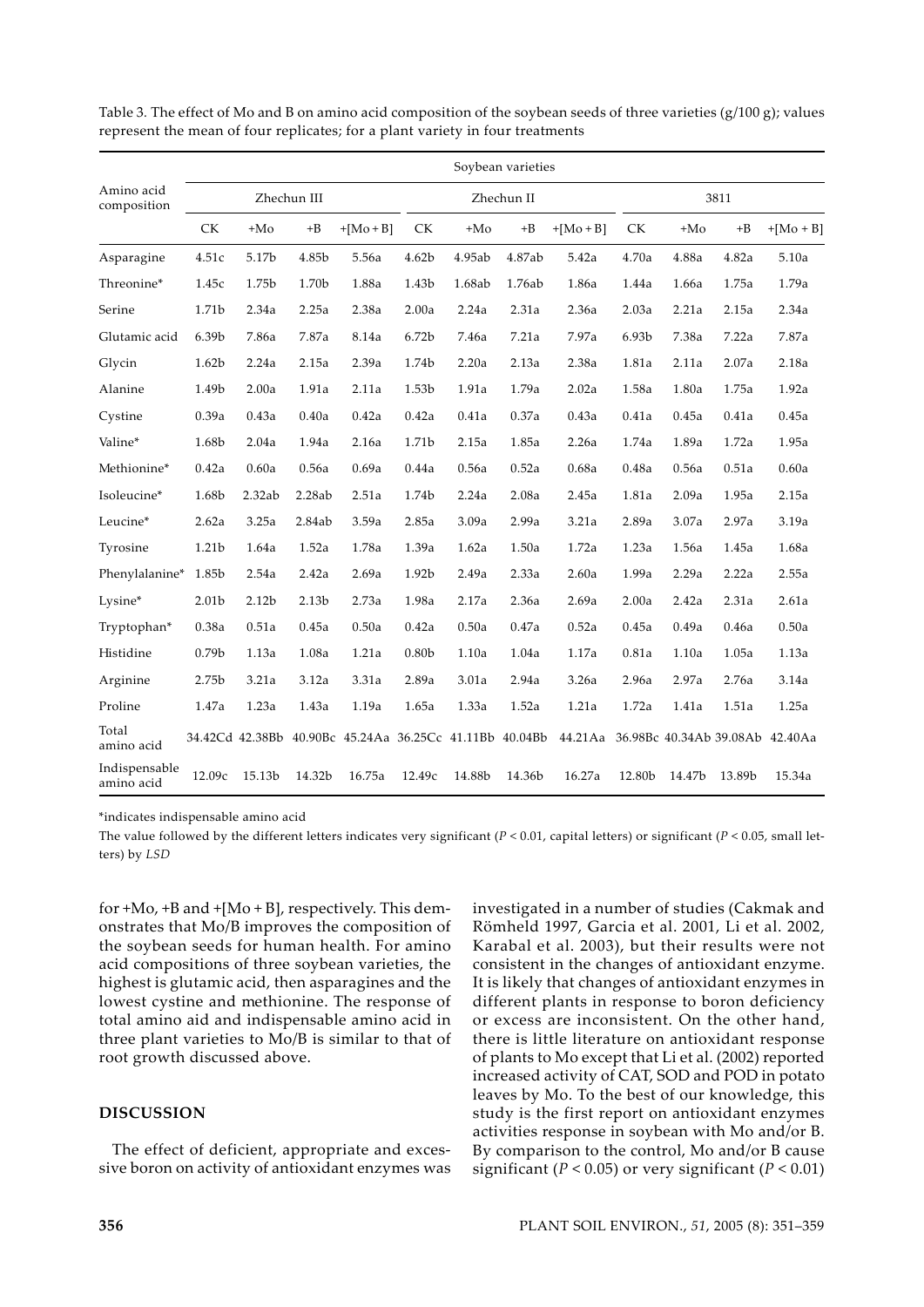| Table 4. Some major characteristics of vegetative organs and seed quality from four treatments of the varieties at  |  |  |  |
|---------------------------------------------------------------------------------------------------------------------|--|--|--|
| harvest stage; they are the ratios of the largest to smallest values in four treatments for three soybean varieties |  |  |  |

| Soybean<br>varieties | Main<br>root<br>length | Roots<br>system<br>volume | Dry<br>weight<br>of roots | Above-<br>ground<br>biomass | Leaf<br>area | Protein<br>content | Oil<br>content | Indispens-<br>able<br>amino<br>acid | Total<br>amino<br>acid |
|----------------------|------------------------|---------------------------|---------------------------|-----------------------------|--------------|--------------------|----------------|-------------------------------------|------------------------|
| Zhechun III          | 1.62                   | 2.00                      | 1.73                      | 1.91                        | 1.87         | 1.17               | 1.17           | 1.31                                | 1.39                   |
| Zhechun II           | 1.28                   | 1.89                      | 1.89                      | 1.74                        | 1.35         | 1.14               | 1.14           | 1.20                                | 1.30                   |
| 3811                 | 1.18                   | 1.35                      | 1.35                      | 1.58                        | 1.43         | 1.07               | 1.19           | 1.15                                | 1.20                   |

changes in most activities of SOD, CAT, POD and APX (Table 1). Little was known about the differences between the effects of Mo and B in soil on antioxidant enzymes on a plant. But observation showed that the effect of Mo on SOD, POD and APX was larger than that of B and the effect of B on CAT was larger than that of Mo. Mo plays a key role in nitrogen metabolism through some important Mo-enzymes (Stallmeyer et al. 1999, Liu 2000, Liu and Yang 2001) and B indirectly involved in nitrogen metabolism (Goldbach 1997, Liu et al. 2000). Therefore, we found that an increase of content of protein, indispensable amino acid and total amino acid of seeds in the Mo treatment is greater than that in the B treatment compared to control (Figure 1, Tables 2 and 3). Furthermore, in this study, activities of antioxidant enzymes (POD, SOD, CAT and APX), seed oil, total amino acid and indispensable amino acid with Mo and B increased greater than that with Mo or B alone, and oil content with Mo and B decreased greater than that with Mo or B alone. This indicated that the interaction between Mo and B is positively correlated and co-supplementary.

Whether Mo or B affects the quality and their composition of the plant is controversial. For example, among the studies on the effect of B on rape quality, Liu and Yang (1999) summarised that some literatures shown that B altered the protein, oil and fatty acid composition in rape, but others demonstrated that the quality in rape could not be changed by B. Regarding the controversial issue on soybean quality response to Mo or B, some experiments showed that Mo decreased the content of oil, oleic acid and linoleic acid in soybean seeds (Chu et al*.* 1963, Wu and Xiao 1994, Liu 2001) and Liu (1991) reported that B decreased the content of nitrogen in soybean seeds. However, some other experiments found that Mo increased content of protein (Wu 1988) and oil (Liu 1991) in soybean seeds, and B increased the content of nitrogen in the soybean seeds (Wu 1988). Our study supported that quality is affected by Mo and B in soil. Experimental results (Figure 1, Tables 2 and 3) showed that Mo and/or B apparently improved quality and constitute by the increasing content

acteristics of vegetative organs. For example, the ratio of the largest/smallest of major physiological and growth characteristics of the vegetative organs from four treatments of same variety at R8

is larger than that of the quality characteristics of the seed (Table 4). Therefore, the seed quality is mainly controlled by gene of the varieties; however, the nutritional condition can affect the quality at certain extent. Appropriate Mo/B will be helpful to improve the seed quality and thus beneficial to human health.

of protein, oleic acid, palmetic acid, stearic acid, indispensable amino acid and total amino acid and decreasing the content of linoleic acid and

Our work found that the difference of quality among different treatments was smaller than that of vegetative organs. This may indicate that the quality of soybean seeds has some stability as compared to the physiological and growth char-

# **REFERENCES**

linolenic acid.

- Amako K., Chen G.X., Asade K. (1994): Separate assays specific for ascorbate peroxidase and guaiacol peroxidase and for the chloroplastic and cytosolic isozymes of ascorbate peroxidase in plants. Plant and Cell Physiology, *35*: 497–504.
- Bradford M.M. (1976): A rapid and sensitive method for the quantitation of microgram quantities of protein utilizing the principle of protein-dye binding. Analytical Biochemistry, *72*: 248–254.
- Cakmak I., Römheld V. (1997): Boron deficiency-induced impairments of cellular functions in plants. Plant Soil, *193*: 71–83.
- Chu C., Liang C.W., Chen E.F. (1963): Effect of minor element on the growth and yield of soybean in some important soil types of northeastern China. Acta Paediatrica Sinica, *11*: 417–425.
- Fehr W.R., Canvins S., Burmood D.T., Pennington J.S. (1971): Stage of development descriptions for soybean *Glycine max* (L.) Merrill. Crop Science, *11*: 929–931.
- Garcia P.O.C., Rivero R.M., Lopez-Lefebre L.R., Sanchez E., Ruiz J.M., Romero L. (2001): Response of oxidative metabolism to the application of carben-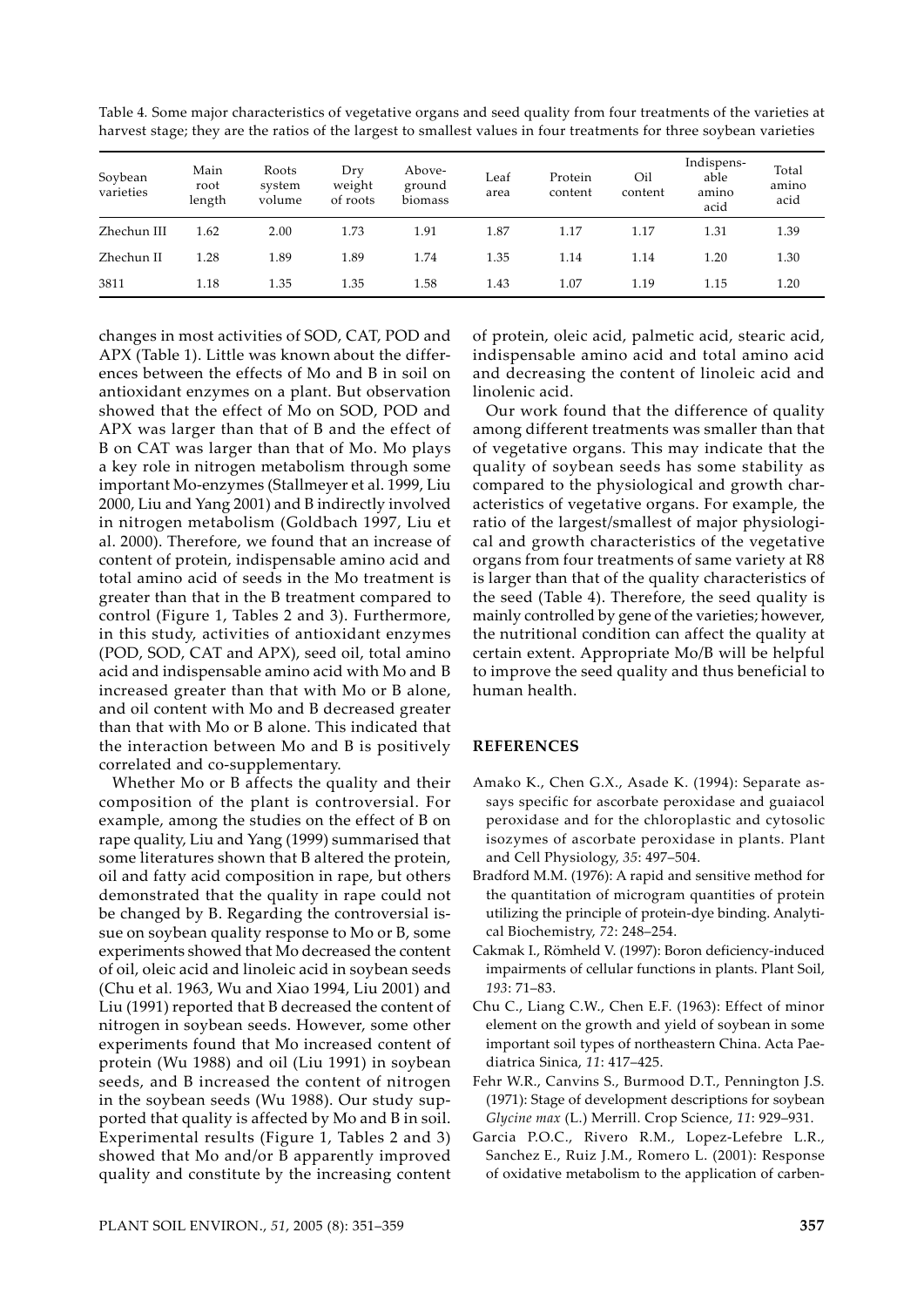dazim plus boron in tobacco. Australian Journal of Plant Physiology, *28*: 801–806.

- Goldbach H.E. (1997): A critical review on current hypotheses concerning the role of boron in higher plants: suggestion for further research and methodological requirements. Journal of Trace Microprobe Technology, *15*: 51–91.
- Guertal E.A. (2004): Boron fertilization of bentagrass. Crop Science, *44*: 204–208.
- Gupta U.C., Lipsett J. (1981): Molybdenum in soils, plants, and animals. Advances in Agronomy, *34*: 73–115.
- Hale K.L., McGrath S.P., Lombi E., Stack S.M., Terry N., Pickering I.J., George G.N., Pilon-Smits E.A.H. (2001): Molybdenum sequestration in Brassica species. A role for anthocyanins? Plant Physiology, *126*: 1391–1402.
- Karabal E., Yücel M., Öktem A.H. (2003): Antioxidant responses of tolerant and sensitive barley cultivars to boron toxicity. Plant Science, *164*: 925–933.
- Li J., Li X.D., Zhang D.J. (2002): Effect of boron and molybdenum on tuber yield and active oxygen metabolism in potato (*Solanum tuberosum* L.). China Potato, *16*: 10–14.
- Liu P. (2000): The effect of molybdenum and boron on nutritional and physiological mechanism of yield and quality in soybean. [Ph.D. Thesis.] Zhejiang University, Hangzhou.
- Liu P. (2001): The research development of molybdenum and boron nutrition in soybean. China Agricultural Science Bulletin, *17*: 41–44.
- Liu P. (2002a): Effects of the stress of boron on plants and the interaction between boron and other element. Agri-environmental Protection, *21*: 372–374.
- Liu P. (2002b): Effects of the stress of molybdenum on plants and the interaction between molybdenum and other element. Agri-environmental Protection, *21*: 276–278.
- Liu P., Wu J.Z., Yang Y.A. (2000): The research development of boron in soil and its effect in plant. Agri-environmental Protection, *19*: 119–122.
- Liu P., Yang Y.A. (1999): The research development of physiological response of rape in the stress of low boron. China Journal of Oil Crop Science, *21*: 74–76.
- Liu P., Yang Y.A. (2001): Research development of molybdenum in soil and its effect in vegetation. Agri-environmental Protection, *20*: 280–282.
- Liu Z. (1991): Agricultural chemistry of microelement. Agriculture Press, Beijiang.
- Liu Z. (1996): Soil microelement in China. Jiangsu Sci. Technical Press, Nanjiang: 25–47.
- Marschner H. (1995): Mineral nutrition of higher plants. Academic Press, San Diego.
- Nakano Y., Asada K. (1981): Hydrogen peroxide is scavenged by ascorbate-specific peroxidase in spinach chloroplasts. Plant and Cell Physiology, *22*: 867–880.
- SAS (1990): SAS User's Guide: Statistics. Version 6. 4<sup>th</sup> ed. SAS Institute, Cary, NC.
- Shorrocks V.M. (1997): The occurrence and correction of boron deficiency. Plant and Soil, *193*: 121–148.
- Sotelo A., Hernandez M., Montalvo I., Sausa V. (1994): Amino acid content and protein biological evaluation of 12 Mexican varieties of rice. Cereal Chemistry, *71*: 605.
- Stallmeyer B., Schwarz G., Schulze J., Nerlich A., Kirsh J., Mendel R.R. (1999): The neurotransmitter receptoranchoring protein gephyrin reconstitutes molybdenum cofactor biosynthesis in bacteria, plants and mammalian cells. In: Proceedings of National Academy of Sciences, USA, *96*: 1333–1338.
- Zheng S.X., Wang Y.R., Liu H.X. (1991): Some enzymatic reactions related to chlorophyll degradation in cucumber cotyledons under chilling in the light. Acta Phytotechnica Sinica, *17*: 177–182.
- Wang A.G., Luo G.H., Shao C.B., Wu S.J., Guo J.Y. (1983): A study on the superoxide dismutase of soybean seeds. Acta Botanica Sinica, *9*: 77–84.
- Wu M.C. (1988): Effect of trace elements on nitrogen metabolism of soybean. Soybean Science, *7*: 305–310.
- Wu M.C., Xiao C.G. (1994): Study on molybdenum soybean. Soybean Science, *13*: 245–251.

Received on September 27, 2004

# **ABSTRAKT**

# **Vliv molybdenu a bóru v půdě na hladinu antioxidačních enzymů v nadzemní biomase a kvalitu semen u tří odrůd sóje**

Byl studován vliv molybdenu a bóru na hladinu antioxidačních enzymů v nadzemní biomase a na kvalitu semen u tří odrůd sóje. V nádobových pokusech byly použity čtyři varianty (kontrola, +Mo, +B, +[Mo + B]), přičemž odběry vzorků pro rozbory proběhly ve čtyřech růstových fázích. Aplikace samotného Mo nebo samotného B, jakož i kombinace Mo a B do půdy zvýšila aktivitu antioxidačních enzymů v biomase vegetativních orgánů i obsah bílkovin v semenech. Uvedené varianty aplikace Mo a B snížily obsah olejů i kyseliny linolové a linolenové, čímž se zvýšila kvalita semen z hlediska lidského zdraví. Mezi aplikacemi Mo a B byly však zaznamenány také významné rozdíly v hodnocených znacích, přičemž jako nejlepší se projevil účinek společné aplikace Mo a B. Kvalita semen